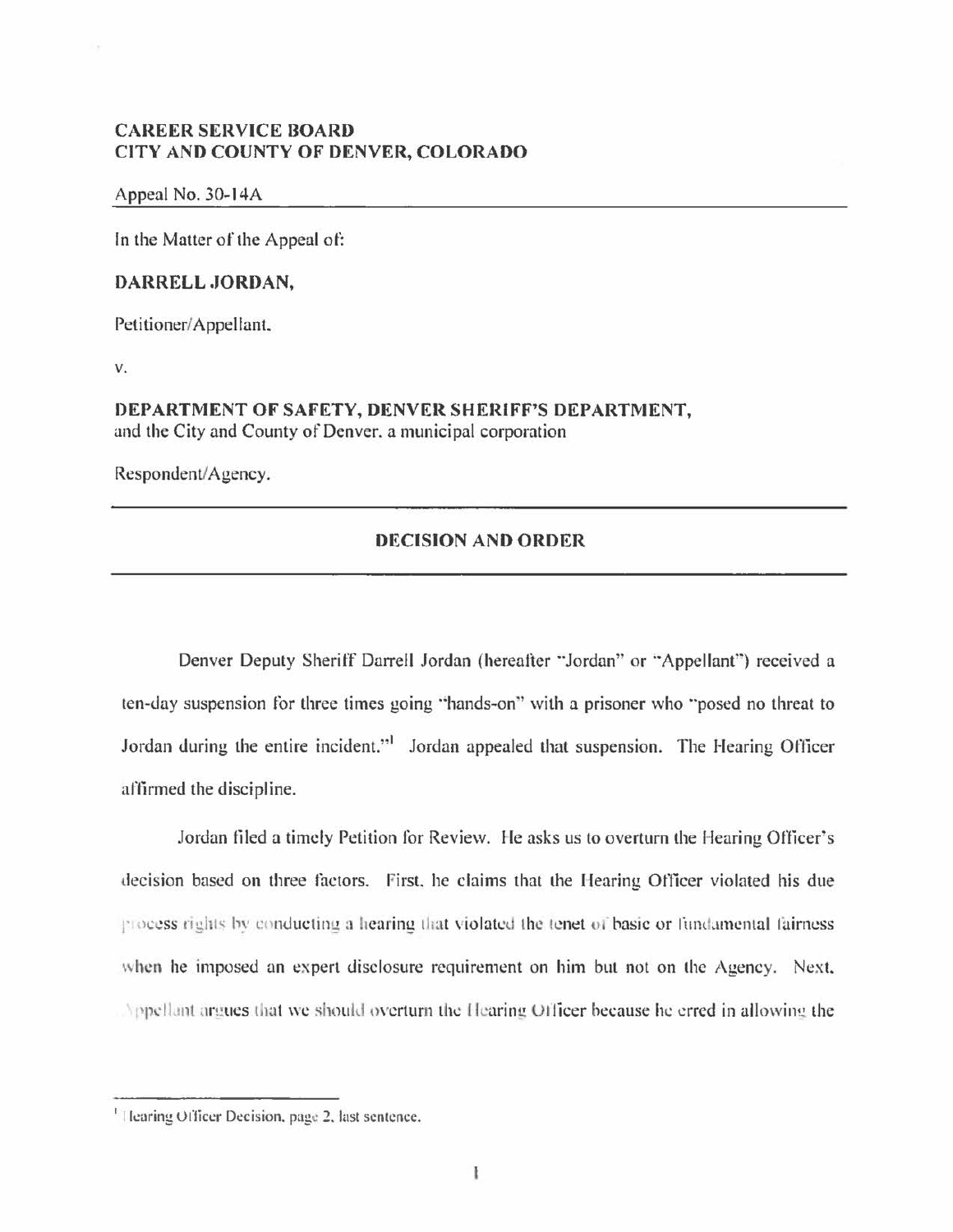Manager of Safety<sup>2</sup> to offer expert testimony, when, according to Appellant, he was not qualified to do so. Finally, Appellant claims that the Hearing officer abused his discretion by not allowing his counsel to cross examine certain aspects of the Manager's testimony. Because it helps us resolve the other two issues. we address the second issue first.

Appellant claims that the Hearing Officer erred when he certified the Manager as an expert witness and allowed him to offer expert testimony. We agree. in part. We firmly believe that it was error for the Hearing Officer to require the Agency certify the Manager as an expert witness. We hold the Manager. is not required to be an expert for him to be able to testity why he believed discipline was warranted. why he believed certain actions amounted to violations of Career Service rules or agency regulations. or why he levied the discipline that was imposed.

The Manager's position is a civilian office. There is no requirement that any Manager of Satety. or anyone acting on behalf of the Manager of Safety. have a law enforcement. firefighting, or public safety background<sup>3</sup>. As such, the root of the problem in this appeal is the misunderstanding of the parties to this action (including the Hearing Officer), that the Manager of Safety must be an expert in the fields of law enforcement. public safety. or use of force before he or she can testify as to why discipline was administered. We categorically reject that notion. We do not intend to say that Deputy Manager Vigil was not qualified to render an expert opinion. Indeed, the Hearing Officer believed he was and we would agree

<sup>&</sup>lt;sup>2</sup> In this case, the person offering the testimony was Deputy Manager of Safety Jess Vigil. While he is not the Hanager of Safety (or Executive Director of the Department of Safety as the position is now known) he is acting as the designee of the Manager of Safety and, as a result, speaks for the Manager. The Manager of Safety is the ppointing Authority for the Sheriff's Department (Denver City Charter Section 2.6.4). The Manager was authorized to appoint a deputy to perform certain tasks and lunctions (Charter Section 2.6.2). Under our rules, an appointing authority or his or her designee may impose discipline (CSR 16-70).

The Safety Department has full control of not only the Sheriff's Department, but of the Police Department and Fire Department as well. (Charter Section 2.6.1)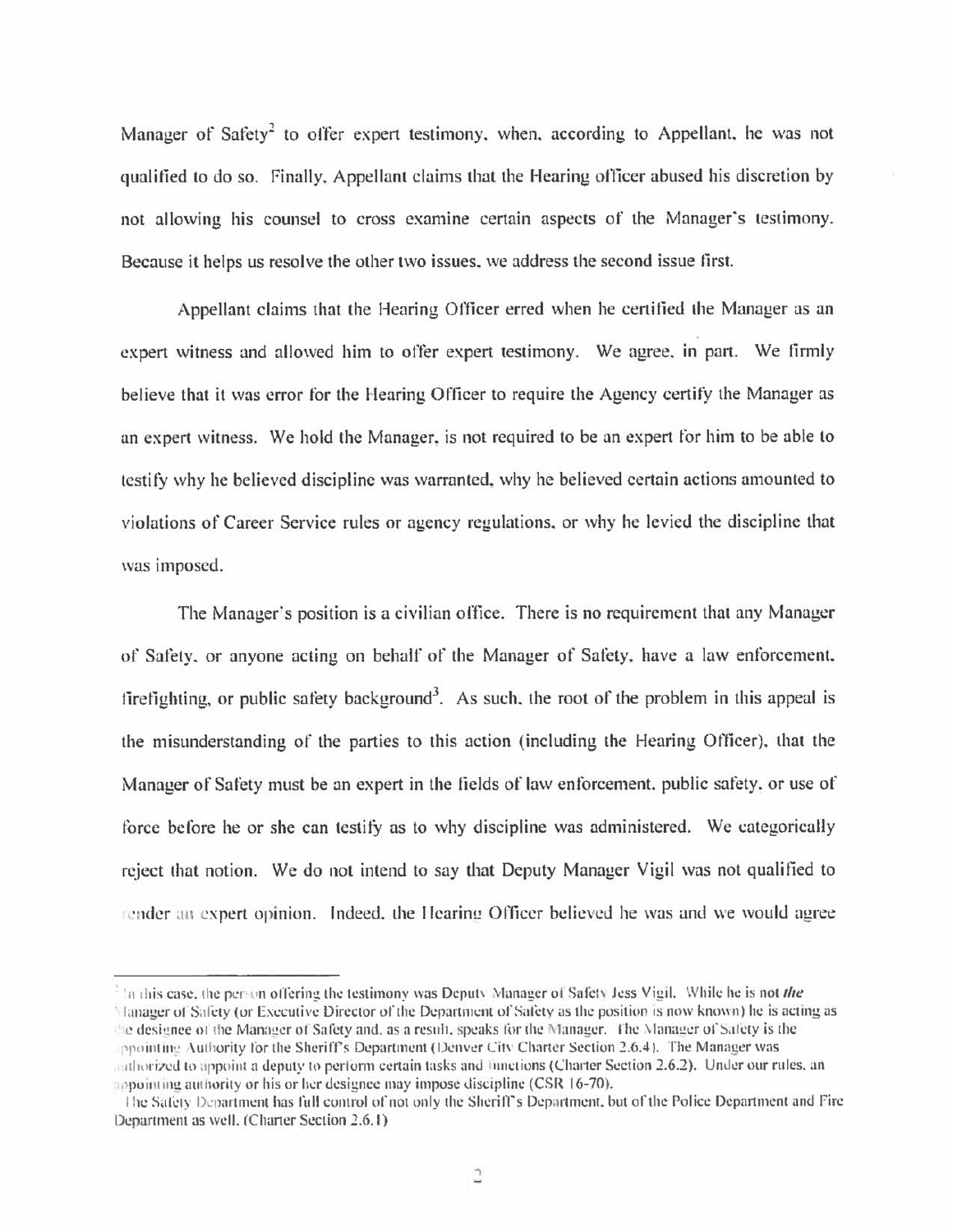with that determination. We only intend to say that there is absolutely no need or requirement that the Manager be hearing officer-certified as an expert before he can ofter an opinion concerning why he imposed discipline.

We should not lose sight of the fact that we are not engaged in trials to determine violations of constitutional rights: but rather. we are engaged in a process squarely within the employer-employee relationship to determine if rules were broken and discipline is warranted. Whether Deputy Vigil could be certified as a use of force expert in the U.S. District Court for the District of Colorado is of no import to us. What matters to us. and what should matter to the parties and the Hearing Officer is that he was the decision-maker in a disciplinary action. To the extent that we still engage in *de novo* hearings where the burden of proof is on the Agency to demonstrate that discipline. and then the amount of discipline. is warranted and appropriate, we hold that the Manager, just like any other appointing authority, must be able to explain why discipline was imposed in the first instance. and why the level of discipline that was imposed is appropriate within the bounds of our system.

Simply, this is how the City Charter and our rules work. The Charter makes the Executive Director of the Department of Satety the appointing authority for the Sheriffs Department (Charter Section 2.6.4). Our rules require the appointing authority or designee to issue discipline. (See, e.g., CSR 16-20, 16-70). Nothing in the Charter or our rules requires an appointing authority to be a court-certified or hearing officer-certified expert before they may issue discipline or explain the discipline they have issued. The fact that the appointing authority is the appointing authority is sufficient to allow him or her to testify at hearing as to  $\Delta$  1 discipline  $\Delta$  1ssued and why a certain level of discipline was administered. Certainly, the Manager is entitled to interpret his or her own ruies (such as the Departmental Rules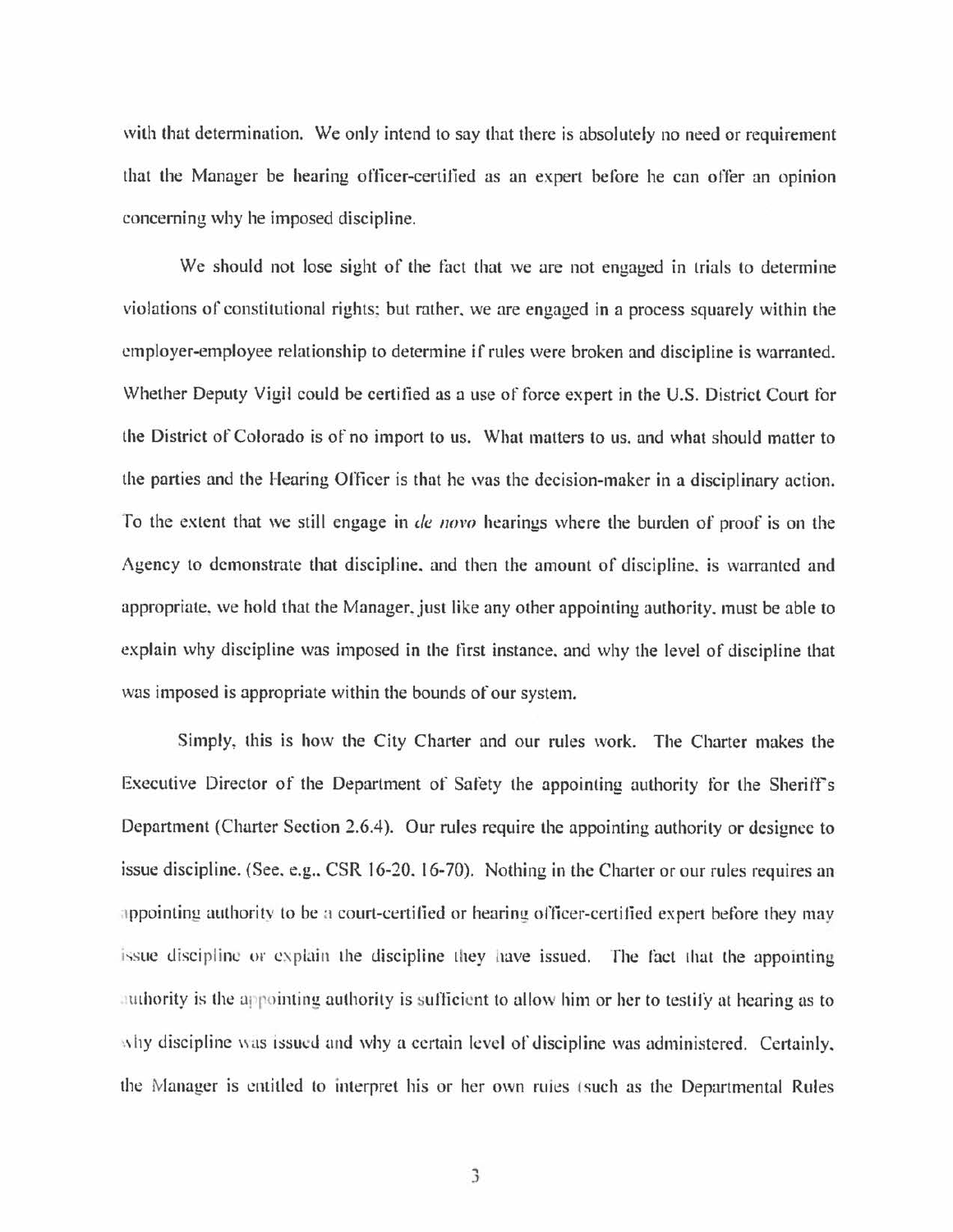prohibiting use of inappropriate or excessive force) and decide whether conduct violates those rules. Absent that authority. the power of discipline is taken out of the Manager's hands, unless the Manager's background serendipitously coincides with what the parties and/or a hearing officer decides makes him an expert on any particular subject.<sup>4</sup> Consequently, we reject Appellant's contention that the imposed discipline should be overturned because the Hearing Officer permitted Deputy Manager Vigil to testify regarding the imposition of discipline.

Appellant also argues he should receive a new hearing, or we should overturn the discipline, because he did not receive a fundamentally fair hearing in that the Hearing Officer did not allow Appellant's expert witness<sup>5</sup> to testify because he was not designated as an expert witness; while the Agency's witness. Deputy Manager Vigil, was allowed to testify. though he was not designated as an expert.

First. as we have already determined above, there was no requirement for Deputy Manager Vigil to be certified as an expert. While. undoubtedly. some of his testimony ventured into the area of opinion. those opinions were being offered as those of the appointing authority in support of discipline. explaining why the Agency believed rules had been broken and why the chosen level of discipline was appropriate. Such testimony is virtually a requirement of our system where the burden of proof is on the agency to justity the imposition of discipline and the specific level of discipline imposed.

l'he proposed testimony or Appellant's witness. however. is a totally different animal.

 $\vee$  also believe that if the parties or the hearing officer were able to require an appointing authority to be a rertified or certifiable expert in any particular field, said requirement would impinge on the Mayor's ability to 11 point an appoint in~ authority by imposing *def(lcto* hiring qualifications. Similarly. the hearings process would impinge on an appointing authority's ability to appoint the designee of his or her choosing for purposes of imposing discipline by imposing those same expert-certifiable requirements.

<sup>&</sup>lt;sup>5</sup> Denver Deputy Sheriff Dwaine Cook.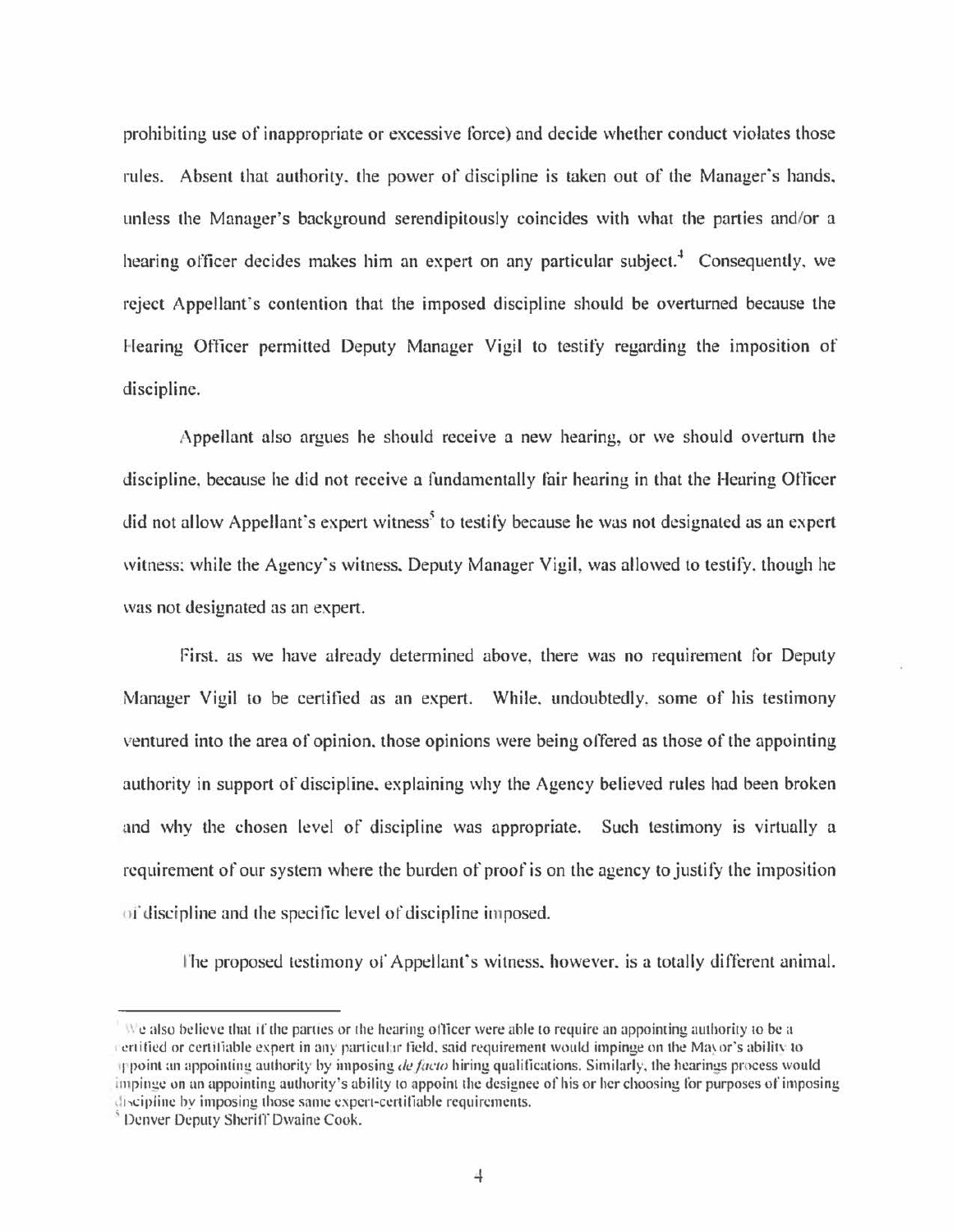We first note that the witness was initially identified as someone who had "observed the events" giving rise to the discipline. The Agency had no way of knowing, based on this representation. that the observation of the events was not first hand. but rather. was based on a review of the videotape of the events.

We hold that Appellant was not denied a fair hearing when the Hearing Officer refused to allow the proposed expert offer his opinion. First. the I-fearing Officer was well within his right to not allow the expert to testify as a sanction for the apparent misrepresentation. Second, the Hearing Officer was within his right to refuse to hear the testimony because it would not have added to his understanding of the facts or issues at hearing. Indeed. our review of the record indicates that the witness was a "defensive tactics" expert. Given that the prisoner at the center of these events never posed a threat to Appellant. and Appellant was never in a position where he needed to defend himself, we do not see how a defensive tactics expert could have assisted the Hearing Officer.

In addition. we do not see how Appellant could have been in any way prejudiced by the Hearing Officer allowing Deputy Manager Vigil to testify without a prior designation as an expert. For the same reasons that Deputy Manager Vigil was not required to be certified as an expert. there was no requirement that he be designated as an expert.

Further. we find it inconceivable that Appellant could have been taken by surprise by the Manager's testimony, when the complete subject matter of that testimony has been laid out in the disciplinary letters. We also note counsel for Appellant have participated in numerous hearings before our hearing officers and have had numerous opportunities to question the 'lanagcr of Snfety. While the specifics of any panicular discipline might change from case to case, the role of the Manager does not, so that Appellant's counsel would, at all times, have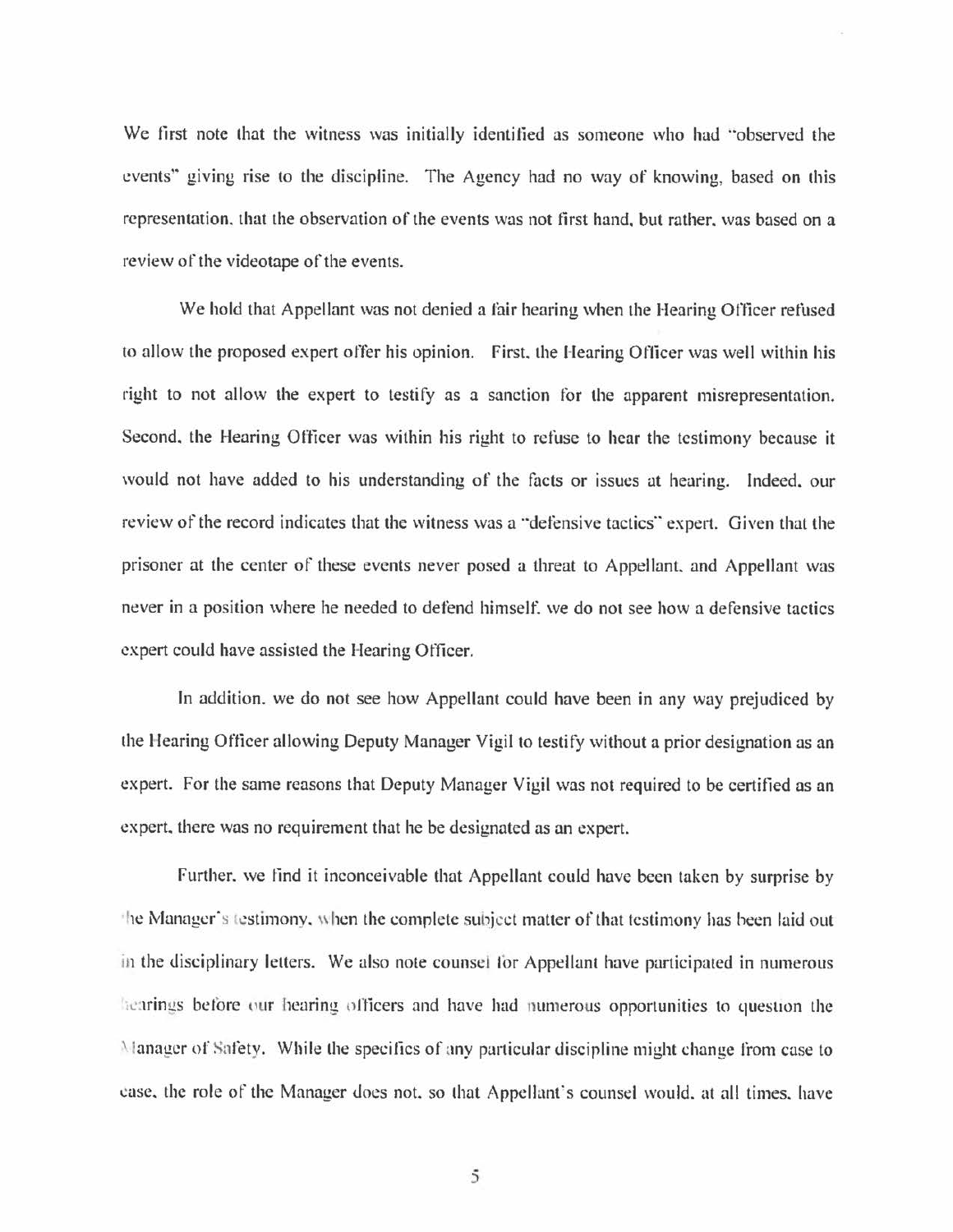been aware of the nature of the testimony the Manager would offer. This stands in sharp contrast with the proffered testimony of Appellant's witness where the Agency reasonably interpreted the description of the testimony to be offered by Appellant's witness as that of an occurrence witness.

We also do not see how Appellant could consider it unfair that Deputy Manager Vigil was permitted to testify. even without a prior expert designation. given that Appellant had endorsed him as a witness. (See Appellant's pre-hearing statement. as well as transcript p. 4. lines 11-12 where Appellant admits that he has endorsed as a witness all witnesses endorsed by the Agency.) Nor do we see how Appellant could claim unfair surprise that the Manager was going to ofter what Appellant considered expert testimony, even without an expert designation. since it was known that the Manager was not an occurrence witness and that the only reason he was being called was to explain the discipline. In sum. we see no unfairness in the Hearing Officer refusing to hear the testimony of Deputy Cook. while accepting the testimony of the Manager.

Finally, Appellant argues he received an unfair hearing because he was not allowed to cross-examine Deputy Manager Vigil concerning his qualifications as an expert witness on the subject of use of force. Because we have held that the Deputy Manager did not need to be qualified as an expert. we tind no error in the Hearing Officer's decision to prohibit the line of questioning. In any event, such a decision was within the discretion of the Hearing Officer and we find no abuse in the exercise of that discretion.